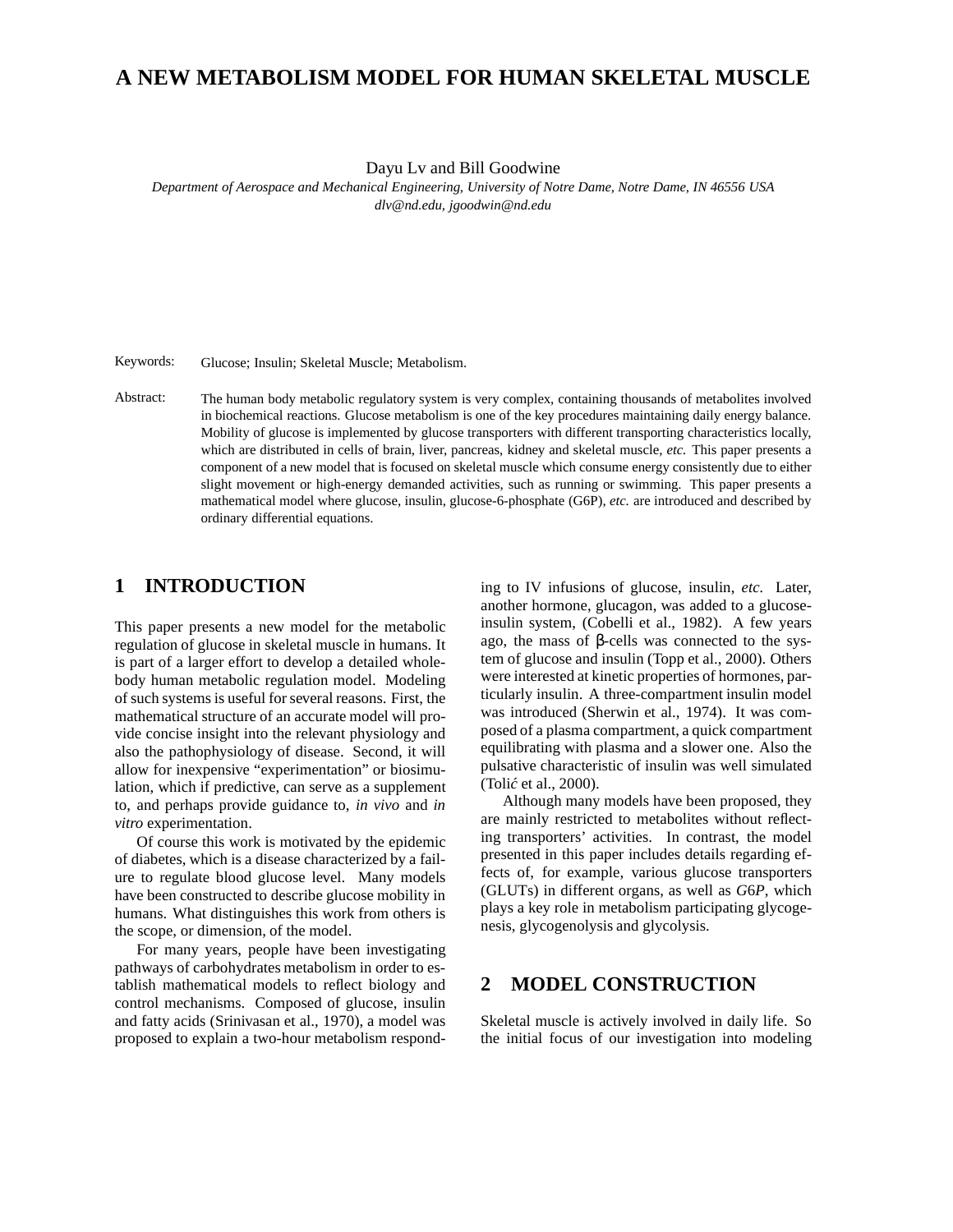whole-body glucose metabolism will be skeletal muscle. This model is constituted of two main parts: the interstitial fluid space (*IFS*) and the intracellular space (*ICS*). In the *IFS*, cells are surrounded by a liquid environment for nutrition exchange. *Via* diffusion, glucose passes through capillaries to the *IFS*, then enter the *ICS* carried by GLUT4. In the *ICS*, glucose is converted to G6P for storage and utilization. Glycogen can also break down to form G6P.

### **2.1 Intercellular Transport**

The mechanism for glucose transport in the *IFS* illustrated in Figure 1. It is assumed to diffuse through capillaries into the *IFS* and the direction is determined by the difference of glucose concentration between them,

$$
f_{gs} = K_{01} \times ([G] - [G]_{si}), \tag{1}
$$

where *fgs* is positive for glucose out of plasma.



Figure 1: Three compartments of skeletal muscle.

Mediated by GLUT4, glucose is carried into the *ICS* following the Michaelis-Menton kinetics with  $V_{\text{max}} = 1.0 \text{ mmol/kg-muscle/min}$  and  $K_m = 5.7 \text{ mM}$ in basal state (Perriott et al., 2001). Insulin and exercise may stimulate more GLUT4 activity. The rates of insulin stimulation can be determined from (Sarabia et al., 1992), and exercise from (Fujimoto et al.,

2003) and are given by

*Inv* = 
$$
\frac{1.4331}{1 + e^{-0.2473 \times \lg([In]/(16.7 \times 10^{-10})) - 3.271}}(2)
$$

 $1.331$ 

$$
E x_V = \frac{1.1551}{1 + e^{-198.5 \times (V_{O_2}/V_{O_2 \text{max}}) + 60.95}} + 1, \quad (3)
$$

$$
V_{\text{max}} = 1.0 \times Mass \times Inv \times Ex_V, \tag{4}
$$

where *[In]* represents insulin concentration in plasma, *In<sub>V</sub>* represents the insulin effect on  $V_{\text{max}}$  and  $Exy$  represents the exercise effect on *V*max. Consequently, the glucose exchange amount between the *IFS* and the *ICS* is

$$
f_{gsi} = -V_{\text{max}} \frac{[G]_{si}}{K_m + [G]_{si}},
$$
 (5)

where  $[G]_{\text{sc}}$  and  $[G]_{\text{si}}$  represents the glucose concentration in the *ICS* and the *IFS* respectively, *fgsi* represents the rate which is positive for glucose transported out of the *ICS*.

In the model, insulin concentration is only considered in plasma, which is stimulated by increasing glucose concentration determined by dose-response on the secretion of insulin from isolated human islets of Langerhans (Frayn, 2003) and the data are fitted as

$$
In_{g} = \left(\frac{79.21}{1 + e^{-1.934 \times [G] + 10.52}} + 29.84\right) \times \frac{n \times 0.7}{V_{p} \times 60},\tag{6}
$$

where  $In<sub>g</sub>$  represents the glucose stimulation on insulin secretion (mU/l/min), *n* represents the number of Langerhans, approximately one million (Frayn, 2003) assuming 70% of which are β-cells and *V<sup>p</sup>* represents the plasma volume.

To describe the degradation of insulin (*Ind*, mU/l/min), the idea of half-life is implemented as

$$
In_d = [In] \times e^{-K_{02} \times t}, \tag{7}
$$

where [*In*] represents insulin concentration in plasma and *K*<sup>02</sup> represents the half-life coefficient (assuming  $K_{02} = 20$ ). Then the dynamics of insulin concentration is

$$
\frac{d[In]}{dt} = In_d + In_g.
$$
 (8)

#### **2.2 Intracellular Space**

After glucose uptake, it enters the intracellular metabolic process illustrated in Figure 2. The construction is based on the energy balance where the concentration of ATP remains almost constant (Frayn,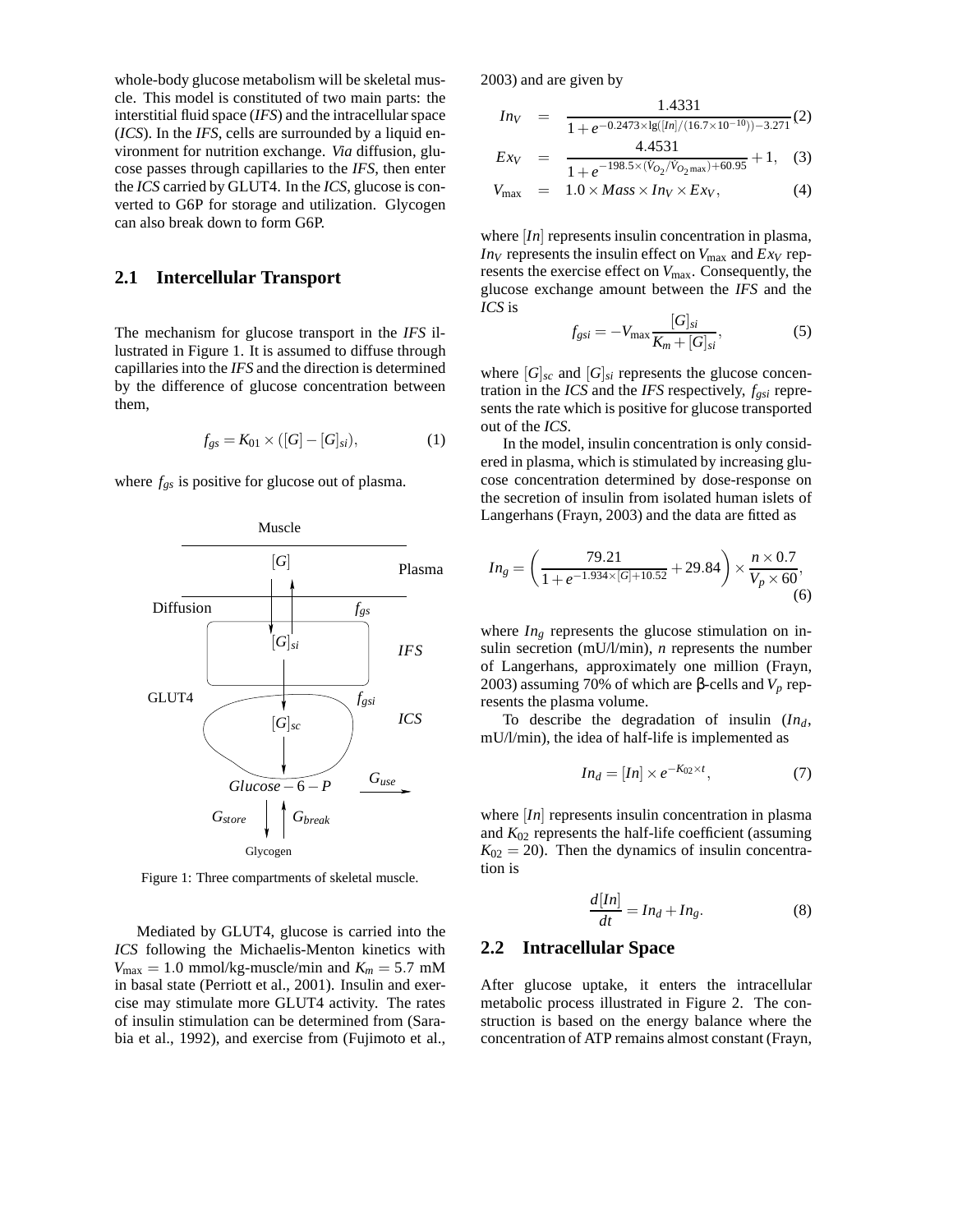2003). G6P is generated from glucose and glycogen, and utilized through aerobic and anaerobic processes.

### **2.2.1 ATP Conservation**

To meet the energy need of *Work* (mol/min), ATP is generated from aerobic and anaerobic glycolysis, the difference between which is the amount of ATP produced. Assuming oxygen is fully utilized by muscle, generating about 30 mol ATP from 1 mol G6P and 6 mol oxygen (*Aerobic* - mol/min, G6P consumed) while in anaerobic glycolysis (*Anaerobic*, mol/min, G6P consumed), only 2 mol ATP produced from 1 mol G6P. And converting glucose to G6P (*Rate*1, mol/min, G6P produced) and synthesis of G6P to glycogen (*Syn* - mol/min, glycogen produced) are consuming energy. The energy of *Work* can be expressed as metabolical rate (Frayn, 2003). It is important to be noted about the Randle-cycle, competition between glucose and fatty acids. Under different intensities of exercises, the proportion of fuels utilization between glucose and FFA is changing. For example, under rest or light housework, the proportion of glucose as a fuel is providing about 10% of required energy while during swimming it will increase to about 70%.

$$
ATP_{O_2} = \frac{1.429 \times 5}{32} \times \dot{V}_{O_2},
$$
 (9)

$$
Aerobic = \frac{1.429}{32 \times 6} \times \dot{V}_{O_2}, \tag{10}
$$

where the oxygen has the density of 1.429 g/l and mole mass of 32 g/mol. Then *Anaerobic*, the needed rate of G6P for anaerobic glycolysis can be calculated from

$$
ATP_{O_2} - Rate_1 + Anaerobic \times 3 - Syn \times 20 = Work,
$$
\n(11)

where *Rate*<sub>1</sub> represents the rate from glucose to G6P and *Syn* represents the synthesis rate of glycogen.

#### **2.2.2 Glycogen Conservation**

It is determined by the synthesis and breakdown rates,

$$
Syn - Dwn = \Delta(GLY). \tag{12}
$$

#### **2.2.3 G6P Conservation**

Glycogen is a highly branched polymer that can be looked on as a set of multi-G6Ps. In this model, the proportion of glycogen to G6P is assumed to be 1:10 and the change of G6P is given by



Figure 2: ATP Metabolism in Muscle

$$
\Delta G6P = Rate_1 + 10Dwn - 10Syn
$$
  
-*Aerobic - Anaerobic.* (13)

#### **2.2.4 Variables**

- $Rate<sub>1</sub>$  is the hexokinase( $HK$ ) rate on converting glucose to G6P. Under 456 pM of insulin, *Rate*<sup>1</sup> was determined as 0.0048 mmol/kg-muscle/min (Rothman et al., 1992). Here are some assumptions:
	- 1. *Rate*<sub>1</sub> is a sigmoidal function of insulin concentration;
	- 2. *Rate*<sub>1</sub> is a sigmoidal function of [G6P];
	- 3. *Rate*<sub>1</sub> is a sigmoidal function of  $[G]_{sc}$ .

So the equations for *Rate*<sub>1</sub> are:

$$
R_0 = 1.5 \times Mass, \qquad (14)
$$

$$
In_R = \frac{2}{1 + e^{(-[In] + 40.0)/20}},\tag{15}
$$

$$
G6P_R = \frac{2}{1 + e^{([G6P] - 0.12 \times Mass/V_{sc})/10}}, (16)
$$

$$
Gsc_R = \frac{2}{1 + e^{-[G]_{sc} + 3.0}},
$$
\n
$$
Rate_1 = R_0 \times In_R \times G6P_R \times Gsc_R,
$$
\n(18)

where  $R_0$  is the basal value, *Mass* represents muscle weight, *InR*, *G*6*P<sup>R</sup>* and *Gsc<sup>R</sup>* represents their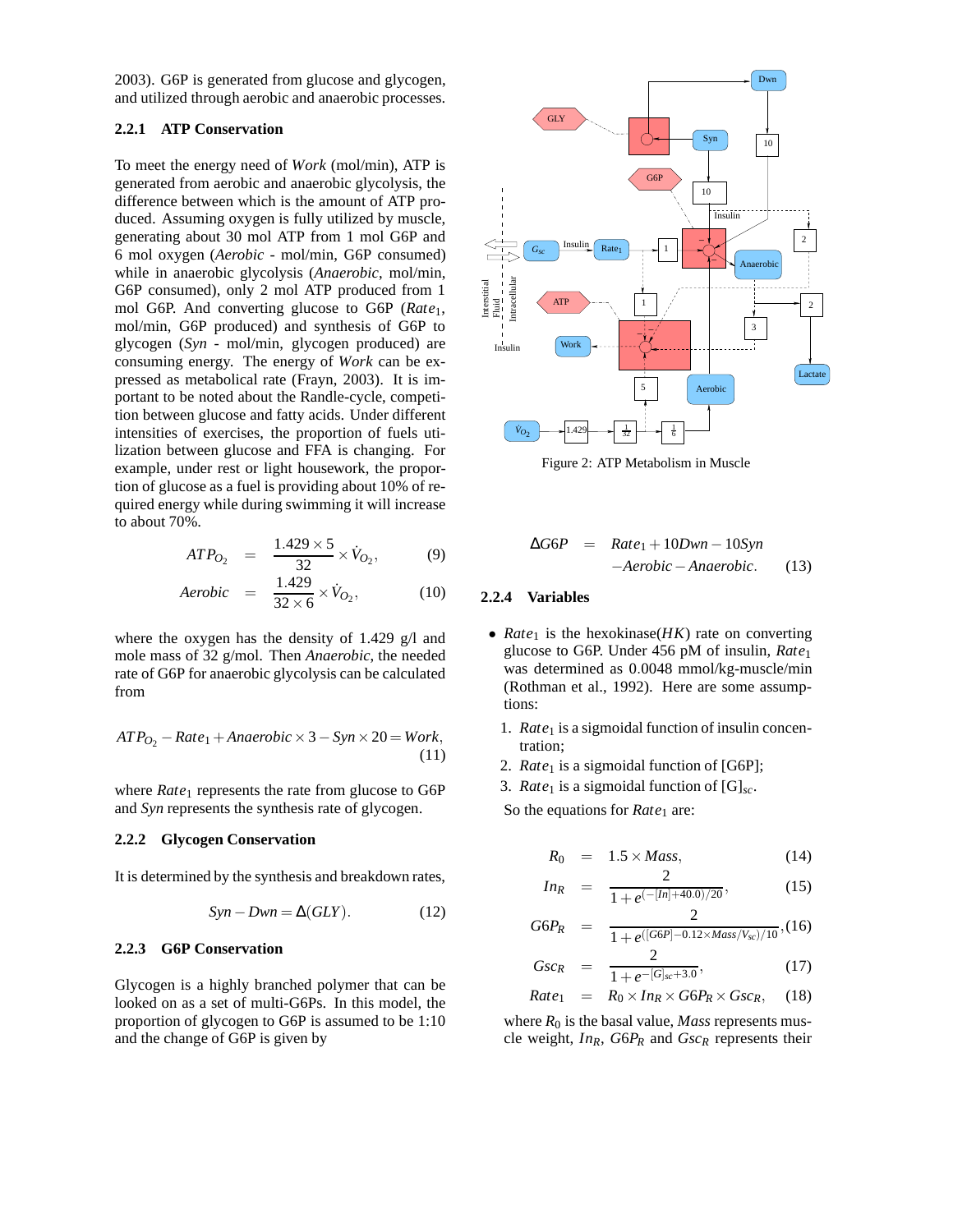effects on *Rate*<sub>1</sub> respectively, [In], [G6P] and  $[G]_{sc}$ represents concentrations respectively, *Vsc* represents the volume of the *ICS*.

• The synthesis rate of glycogen, *Syn*, is determined by the concentration of glycogen from assumption and G6P, insulin fitted from the data (Kelley and Mandarino, 1990), in Table 1.

$$
GLY_{syn} = \frac{1}{1 + e^{[GLY] - 0.95 \times [GLY]_{\text{max}}}},
$$
\n(19)

$$
In_{syn} = \frac{2}{1+e^{-2.2765\times\lg{\frac{[In]}{[In]_0}}}} \times \frac{2}{1+e^{0.3517\times\lg{\frac{[G6P]}{[G6P]_0}}}},
$$
(20)

$$
G6P_{syn} = 0.15 \times e^{\lg \frac{[G6P]}{[G6P]_0}}, \qquad (21)
$$

where  $\left| GLY \right|$  and  $\left| GLY \right|_{\text{max}}$  represents current and maximum glycogen concentration, *Insyn* and *G*6*Psyn* represents their effects on *Syn* respectively. So refer to the data,  $[In] = 28.2 \pm 4.2$  pM,  $|G6P| = 0.133 \pm 0.014$  mM, glycogen synthesis rate (mM/hr) was

$$
Syn_1 = \begin{cases} 15.8 \pm 1.7, & [GLY] < 35 \text{ mM} \\ 2.9 \pm 0.2, & [GLY] > 35 \text{ mM} \end{cases} \tag{22}
$$

(Price et al., 1996). In the model, we set  $Syn_0 =$  $Syn_1 \times 8$  for reasonable simulation results.

$$
Syn = Syn_0 \times In_{syn} \times G6P_{syn} \times GLY_{syn}.
$$
 (23)

Table 1: Insulin(Basal: 9.6 mU/l; Clamp  $77 \pm 3$ mU/l) and G6P (0.1mM; 10mM) effects on *Syn*.

| Activity         | Basal                             | Clamp |
|------------------|-----------------------------------|-------|
| $0.1 \text{ mM}$ | $1.59 \pm 0.29$   2.82 $\pm$ 0.43 |       |
| $10 \text{ mM}$  | $6.14 \pm 0.62$   $7.21 \pm 0.67$ |       |

• The breakdown rate of glycogen, *Dwn*, is determined by G6P, glycogen and insulin concentrations. Design their effects on *Dwn* from hypothesis, *Indwn*,*G*6*Pdwn* and *GLYdwn* as follows

$$
In_{dwn} = \frac{2}{1 + e^{[ln]-20.0}}, \tag{24}
$$

$$
G6P_{dwn} = \frac{2}{1 + e^{[G6P]-1.8}},
$$
 (25)

$$
GLY_{dwn} = \frac{1}{1 + e^{-[GLY] + 0.1 \times [GLY]_{\text{max}}}}, (26)
$$

where  $[In], [G6P], [GLY]$  and  $[GLY]_{\text{max}}$  represents

the concentrations of insulin, G6P, glycogen and maximum glycogen. Assume variables of needed G6P ( $G6P_1$ ) and of test (*test*<sub>1</sub>):

$$
G6P_1 = Anaerobic + Aerobic + 10Syn(27)
$$
  
\n
$$
test_1 = GGP_1 - 0.5 \times current GGP.
$$
 (28)

If  $test_1$  is near or less than zero, which means current *G*6*P* is enough for consumption, set the rate (mol/min) as Equation 29 and else as Equation 30,

$$
Dwn_0 = 0.02, \t(29)
$$

$$
Dwn_0 = test_1 \times 30 \times 10^{-3}/dt. \quad (30)
$$

Then the function of glycogen breakdown rate is

$$
Dwn = Dwn_0 \times In_{dwn} \times G6P_{dwn} \times GLY_{dwn}. (31)
$$

### **3 SIMULATION RESULTS**

Assuming glucose clamp  $|G| = 5$  mM, the simulations are finished *via* Matlab<sup>®</sup> with the following activity plans shown in Figure 3, 4 and 5.

- 4 hours rest;
- 1hr rest + 40min light housework + 2hr20min rest;
- 1hr rest  $+$  40min swimming  $+$  2hr20min rest.

For the plan of swimming, we also simulate it in higher glucose level  $[G] = 7$  mM and  $[G] = 14$  mM, the dynamics are demonstrated in Figure 6 and 7. Note that in Figure 7, intracellular glucose concentration increase rapidly at t he last part of simulation, which is due to the saturation of muscle glycogen and *G*6*P*, and it may bring about critical health problems.



Figure 3: 4hr rest.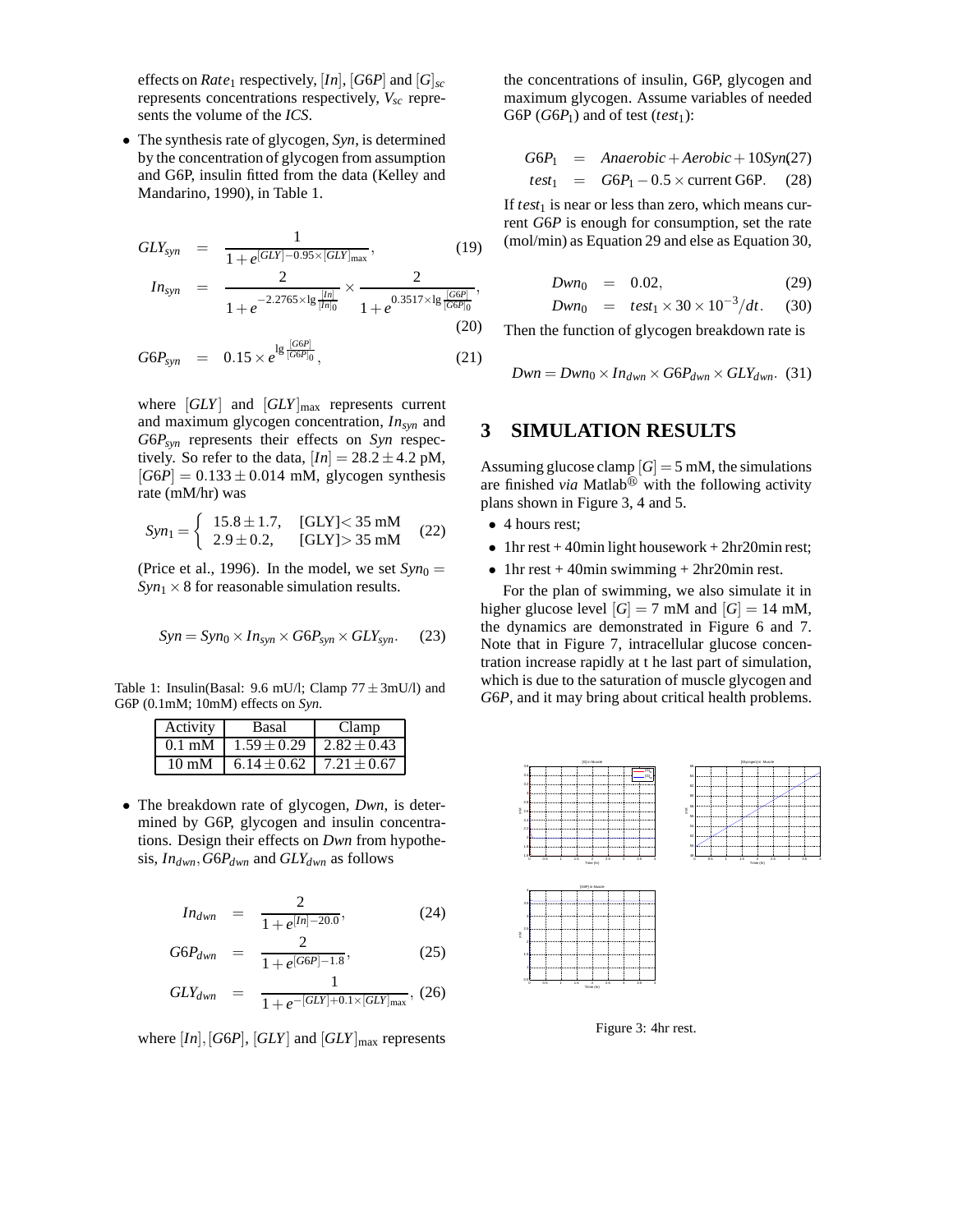

Figure 4: 1hr rest + 40min light housework + 2hr20min rest.



Figure 7:  $[G] = 14$  mM, swimming.



Figure 5: 1hr rest + 40min swimming + 2hr20min rest.



Figure 6:  $[G] = 7$  mM, swimming.

## **4 CONCLUSION AND PERSPECTIVES**

In this paper, we have presented a mathematical metabolism model in human muscle. It is based on the kinetics of glucose transporters, GLUT4 and also considers the key role of *G*6*P*, whose regulation will determine the flow between storage and utilization. It works well in simulations. Under different activities, it reflects the interrelationships among glucose, insulin, G6P and glycogen.

The model has some limitations which we are currently addressing. First, the role of the glucose transporter GLUT1, with different kinetics is not yet considered. This transporter clearly plays a role in the basal state. Second, insulin concentration is considered only in plasma for simplification. And third, experiment data are still needed for a few of the equations. We indicated throughout the paper where a numerical value had to be assumed. Subsequent work will include a series of numerical experiments to better define the value, or range of values, that are feasible for such parameters.

In future work, the dynamics of insulin will be investigated and improved. Its resistance due to lasting high glucose level may be considered. Also, during exercises, increased level of lactate may be connected to other organs, such as liver. The overall goal, as mentioned previously, is a whole-body model expressed at a level of detail and fidelity similar to that for the muscle presented in this paper.